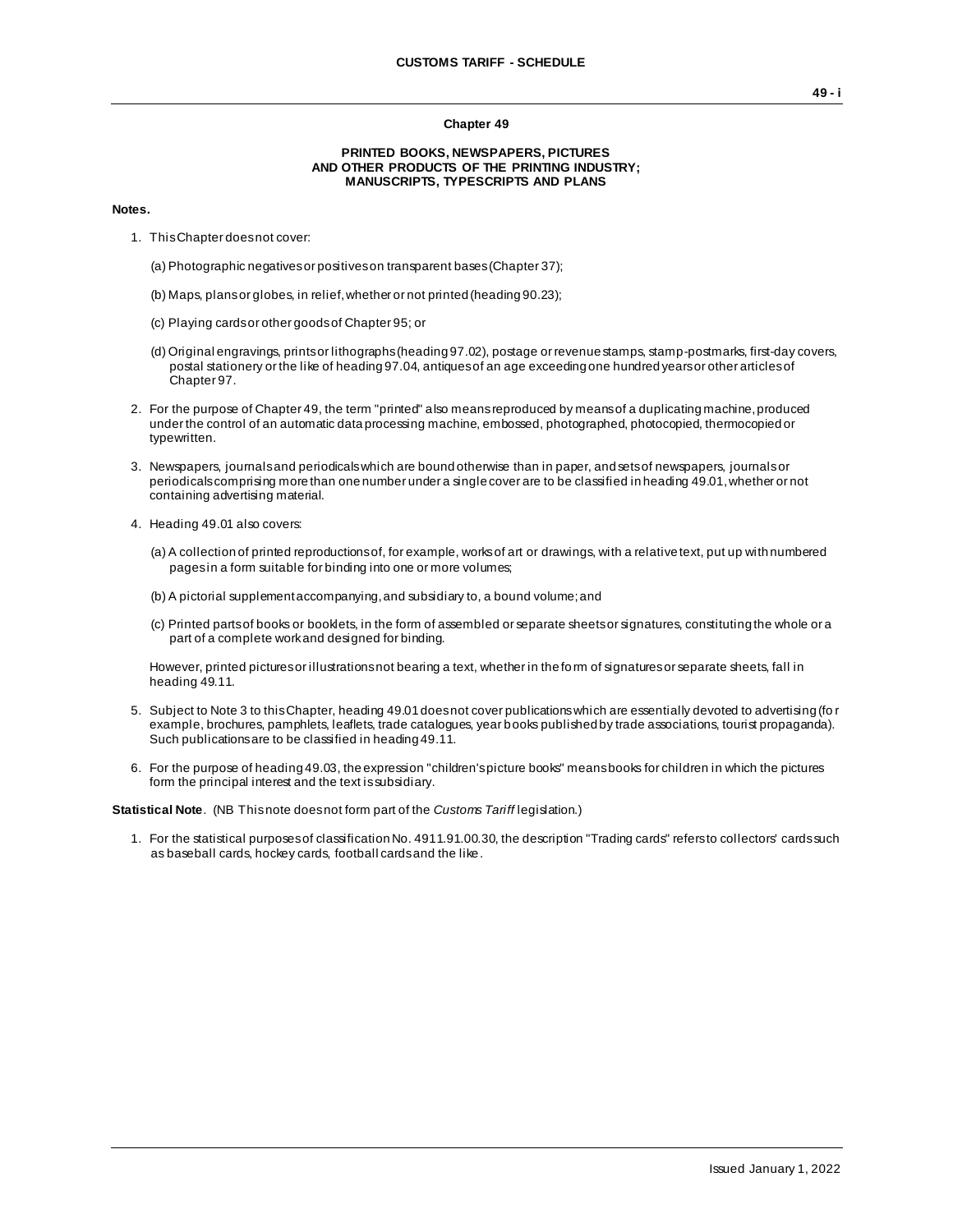## **CUSTOMS TARIFF - SCHEDULE**

| <b>Tariff</b><br>Item | SS | <b>Description of Goods</b>                                                                                  | Unit of<br>Meas. | <b>MFN</b><br>Tariff | <b>Applicable</b><br><b>Preferential Tariffs</b>                                                                            |
|-----------------------|----|--------------------------------------------------------------------------------------------------------------|------------------|----------------------|-----------------------------------------------------------------------------------------------------------------------------|
| 49.01                 |    | Printed books, brochures, leaflets and similar printed matter, whether or                                    |                  |                      |                                                                                                                             |
|                       |    | not in single sheets.                                                                                        |                  |                      |                                                                                                                             |
|                       |    | 4901.10.00 00 - In single sheets, whether or not folded                                                      | <b>KGM</b>       | Free                 | CCCT, LDCT, GPT, UST,<br>MXT, CIAT, CT, CRT, IT,<br>NT, SLT, PT, COLT, JT,<br>PAT, HNT, KRT, CEUT,<br>UAT, CPTPT, UKT: Free |
|                       |    | -Other:                                                                                                      |                  |                      |                                                                                                                             |
|                       |    | 4901.91.00 00 - -Dictionaries, encyclopaedias and serial instalments thereof                                 | NMB              | Free                 | CCCT, LDCT, GPT, UST,<br>MXT, CIAT, CT, CRT, IT,<br>NT, SLT, PT, COLT, JT,<br>PAT, HNT, KRT, CEUT,<br>UAT, CPTPT, UKT: Free |
| 4901.99.00            |    | - -Other                                                                                                     |                  | Free                 | CCCT, LDCT, GPT, UST,<br>MXT, CIAT, CT, CRT, IT,<br>NT, SLT, PT, COLT, JT,<br>PAT, HNT, KRT, CEUT,<br>UAT, CPTPT, UKT: Free |
|                       |    |                                                                                                              | NMB              |                      |                                                                                                                             |
|                       |    | - - - - - Textbooks:                                                                                         | NMB              |                      |                                                                                                                             |
|                       |    |                                                                                                              | <b>NMB</b>       |                      |                                                                                                                             |
|                       |    |                                                                                                              | <b>NMB</b>       |                      |                                                                                                                             |
|                       |    |                                                                                                              | <b>NMB</b>       |                      |                                                                                                                             |
|                       |    |                                                                                                              | <b>NMB</b>       |                      |                                                                                                                             |
|                       |    |                                                                                                              | <b>NMB</b>       |                      |                                                                                                                             |
|                       |    | 70 - - - - - Newspapers, journals and periodicals, as defined in Note 3 to this                              | NMB              |                      |                                                                                                                             |
|                       |    | $---Other:$                                                                                                  |                  |                      |                                                                                                                             |
|                       |    |                                                                                                              | NMB              |                      |                                                                                                                             |
|                       |    |                                                                                                              | <b>NMB</b>       |                      |                                                                                                                             |
|                       |    |                                                                                                              | NMB              |                      |                                                                                                                             |
| 49.02                 |    | Newspapers, journals and periodicals, whether or not illustrated or<br>containing advertising material.      |                  |                      |                                                                                                                             |
|                       |    | 4902.10.00 00 -Appearing at least four times a week                                                          | KGM              | Free                 | CCCT, LDCT, GPT, UST,<br>MXT, CIAT, CT, CRT, IT,                                                                            |
|                       |    | Note: The General Tariff rate that applies to goods of this tariff item is<br>the Most-Favoured-Nation rate. |                  |                      | NT, SLT, PT, COLT, JT,<br>PAT, HNT, KRT, CEUT,<br>UAT, CPTPT, UKT: Free                                                     |
| 4902.90.00            |    | -Other                                                                                                       |                  | Free                 | CCCT, LDCT, GPT, UST,<br>MXT, CIAT, CT, CRT, IT,<br>NT, SLT, PT, COLT, JT,<br>PAT, HNT, KRT, CEUT,<br>UAT, CPTPT, UKT: Free |
|                       |    |                                                                                                              | <b>KGM</b>       |                      |                                                                                                                             |
|                       |    |                                                                                                              | NMB              |                      |                                                                                                                             |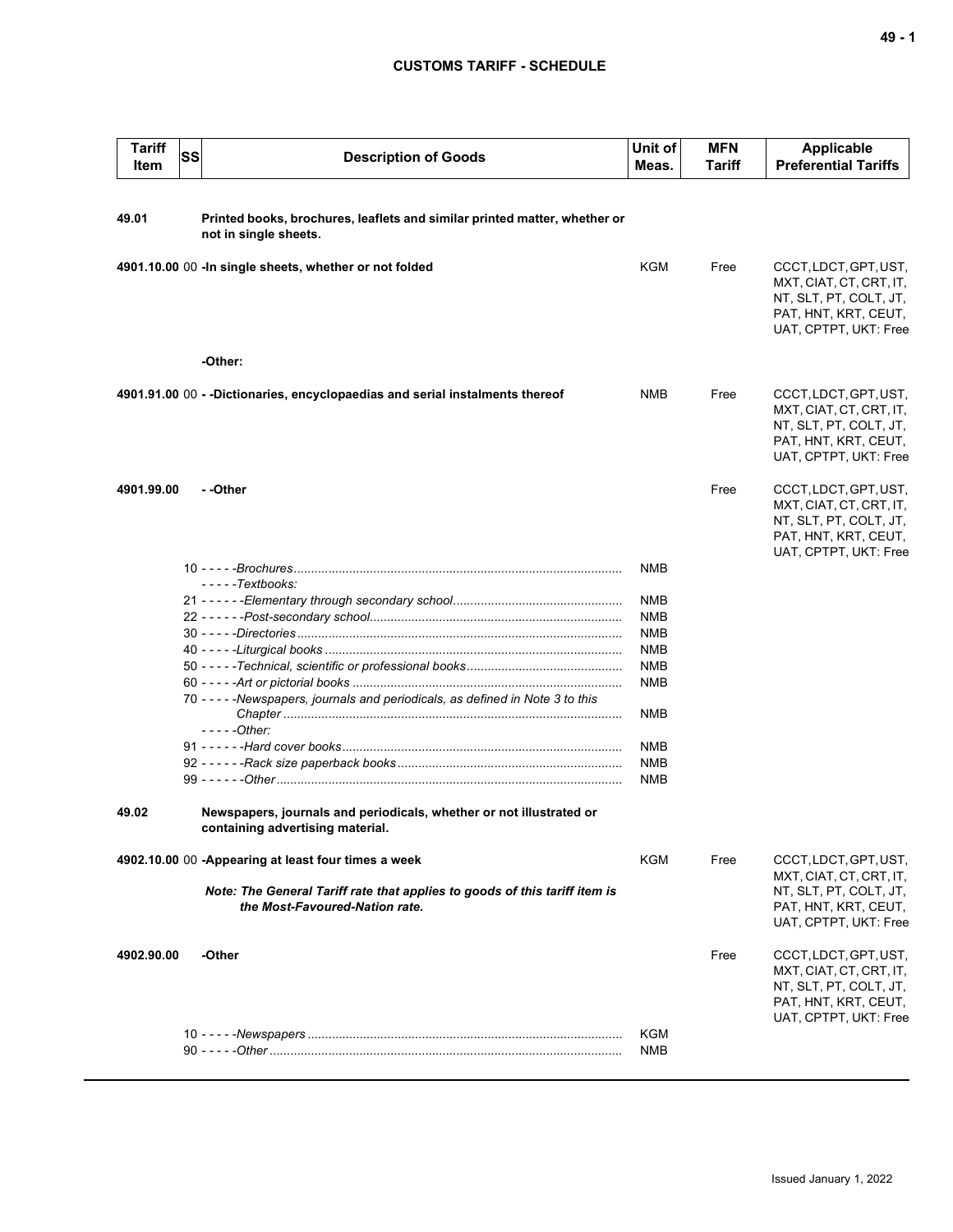| <b>Tariff</b><br>Item | <b>SS</b> | <b>Description of Goods</b>                                                                                                                                                                                                                                                | Unit of<br>Meas.         | <b>MFN</b><br>Tariff | Applicable<br><b>Preferential Tariffs</b>                                                                                   |
|-----------------------|-----------|----------------------------------------------------------------------------------------------------------------------------------------------------------------------------------------------------------------------------------------------------------------------------|--------------------------|----------------------|-----------------------------------------------------------------------------------------------------------------------------|
| 4903.00.00            |           | Children's picture, drawing or colouring books.                                                                                                                                                                                                                            |                          | Free                 | CCCT, LDCT, GPT, UST,<br>MXT, CIAT, CT, CRT, IT,<br>NT, SLT, PT, COLT, JT,<br>PAT, HNT, KRT, CEUT,<br>UAT, CPTPT, UKT: Free |
|                       |           |                                                                                                                                                                                                                                                                            | <b>NMB</b><br><b>NMB</b> |                      |                                                                                                                             |
|                       |           | 4904.00.00 00 Music, printed or in manuscript, whether or not bound or illustrated.                                                                                                                                                                                        | NMB                      | Free                 | CCCT, LDCT, GPT, UST,<br>MXT, CIAT, CT, CRT, IT,<br>NT, SLT, PT, COLT, JT,<br>PAT, HNT, KRT, CEUT,<br>UAT, CPTPT, UKT: Free |
| 49.05                 |           | Maps and hydrographic or similar charts of all kinds, including atlases,<br>wall maps, topographical plans and globes, printed.                                                                                                                                            |                          |                      |                                                                                                                             |
|                       |           | 4905.20.00 00 - In book form                                                                                                                                                                                                                                               | <b>NMB</b>               | Free                 | CCCT, LDCT, GPT, UST,<br>MXT, CIAT, CT, CRT, IT,<br>NT, SLT, PT, COLT, JT,<br>PAT, HNT, KRT, CEUT,<br>UAT, CPTPT, UKT: Free |
| 4905.90.00 00 -Other  |           |                                                                                                                                                                                                                                                                            |                          | Free                 | CCCT, LDCT, GPT, UST,<br>MXT, CIAT, CT, CRT, IT,<br>NT, SLT, PT, COLT, JT,<br>PAT, HNT, KRT, CEUT,<br>UAT, CPTPT, UKT: Free |
|                       |           | 4906.00.00 00 Plans and drawings for architectural, engineering, industrial,<br>commercial, topographical or similar purposes, being originals drawn<br>by hand; hand-written texts; photographic reproductions on sensitized<br>paper and carbon copies of the foregoing. |                          | Free                 | CCCT, LDCT, GPT, UST,<br>MXT, CIAT, CT, CRT, IT,<br>NT, SLT, PT, COLT, JT,<br>PAT, HNT, KRT, CEUT,<br>UAT, CPTPT, UKT: Free |
| 4907.00.00            |           | Unused postage, revenue or similar stamps of current or new issue in<br>the country in which they have, or will have, a recognized face value;<br>stamp-impressed paper; banknotes; cheque forms; stock, share or bond<br>certificates and similar documents of title.     |                          | Free                 | CCCT, LDCT, GPT, UST,<br>MXT, CIAT, CT, CRT, IT,<br>NT, SLT, PT, COLT, JT,<br>PAT, HNT, KRT, CEUT,<br>UAT, CPTPT, UKT: Free |
|                       |           | -----Banknotes being legal tender:<br>-----Stock, share or bond certificates and similar documents of title:                                                                                                                                                               |                          |                      |                                                                                                                             |
|                       |           |                                                                                                                                                                                                                                                                            |                          |                      |                                                                                                                             |

 $\mathbf{I}$ 

 $\mathbf{I}$ 

 $\mathbf{I}$ 

 $\mathbf{I}$ 

 $\mathbf{I}$ 

 $\mathbf{I}$